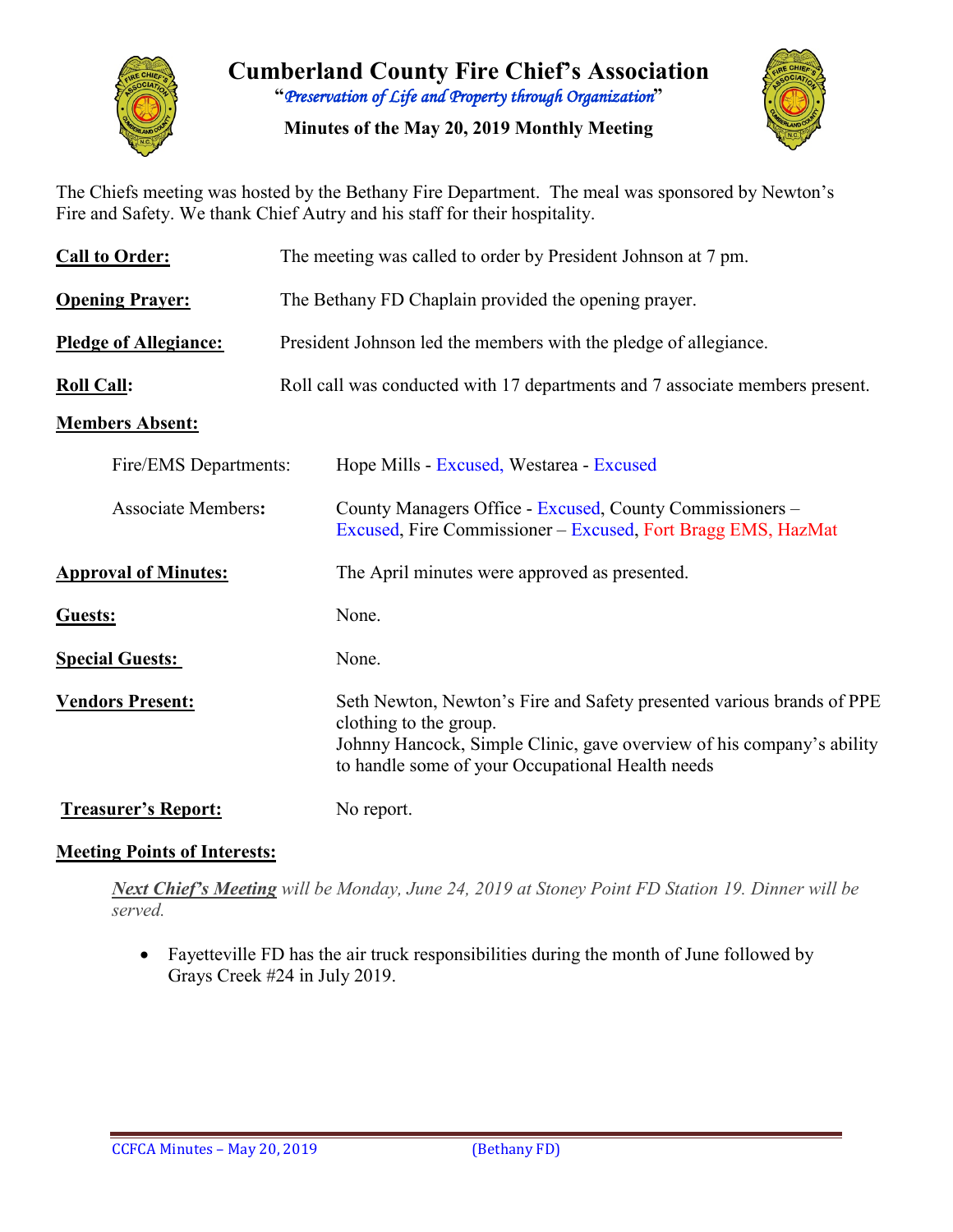#### **Items of Interest Handouts**

- $\checkmark$  CCLEPC Meeting minutes from February
- $\checkmark$  Email from County 911 center wishing to take some new dispatchers by fire stations in the County
- $\checkmark$  Safe Kids newsletter on Hot Car Safety.
- $\checkmark$  Gas Detector Information
- $\checkmark$  Piedmont Gas invitation to training session
- $\checkmark$  Legislative Day flyer
- $\checkmark$  Job openings from Cotton and Cumberland Rd. FD's

# **OLD BUSINESS**

- 1. President Johnson stated that the new Command Bus will be on display at the June meeting at Station 19. He will be working with the Communications Director to establish the dispatch card for same. There will be a three redundant cradle point installed to insure continued signal and communications during the mobile command bus operations. The primary signal provider will be First NET, with secondary coverage provided through a VERIZON Sim card and if both First NET and Verizon fail we will have satellite communications available.
- 2. President Johnson reminded everyone about the Valor Awards Program scheduled for June 25, 2019 starting at 0730 hours at Manna Church on Cliffdale Road. Eighteen (18) association agencies have signed up to attend the Valor Breakfast.
- 3. President Johnson briefly updated the members on the progress with the Caisson Unit restoration, and stated that we are in the final stages of fabrications, the unit will be completely self-sufficient with on-board ramps once completed. The unit will be on display during the June meeting at Station 19.
- 4. President Johnson advised the members that the clean contract as requested during the meeting with our attorney will go out in the morning. He reminded the Chiefs that all feedback from your board meetings needed to be turned in no later than 0800 hours June 3<sup>rd</sup> in order for to consolidate any issues and concerns and submit them to Attorney Yarborough by noon. He stated to call with any questions or concerns.
- 5. President Johnson briefed that the Manna Church wishes to host our July meeting at their facility on Cliffdale Road. More to follow as it gets closer.
- 6. In June, President Johnson and the Chairman of our Volunteer Workforce Solution (Recruiting) Committee Chief Nobles are scheduled to meet with the CC Board of Commissioners to inform them concerning our current recruiting issues and thank them and involved staff members on behalf all our VFD's for their continued support and their action on the current funding proposals. Chief Nobles will show the 90 second recruiting video.
- 7. The annual Legislative Day was a disappointment as there were very few Legislators in their office on this day. Representatives from CCFCA were able to speak with Representative Szoka who was the only local representative working in Raleigh on the 15<sup>th</sup>.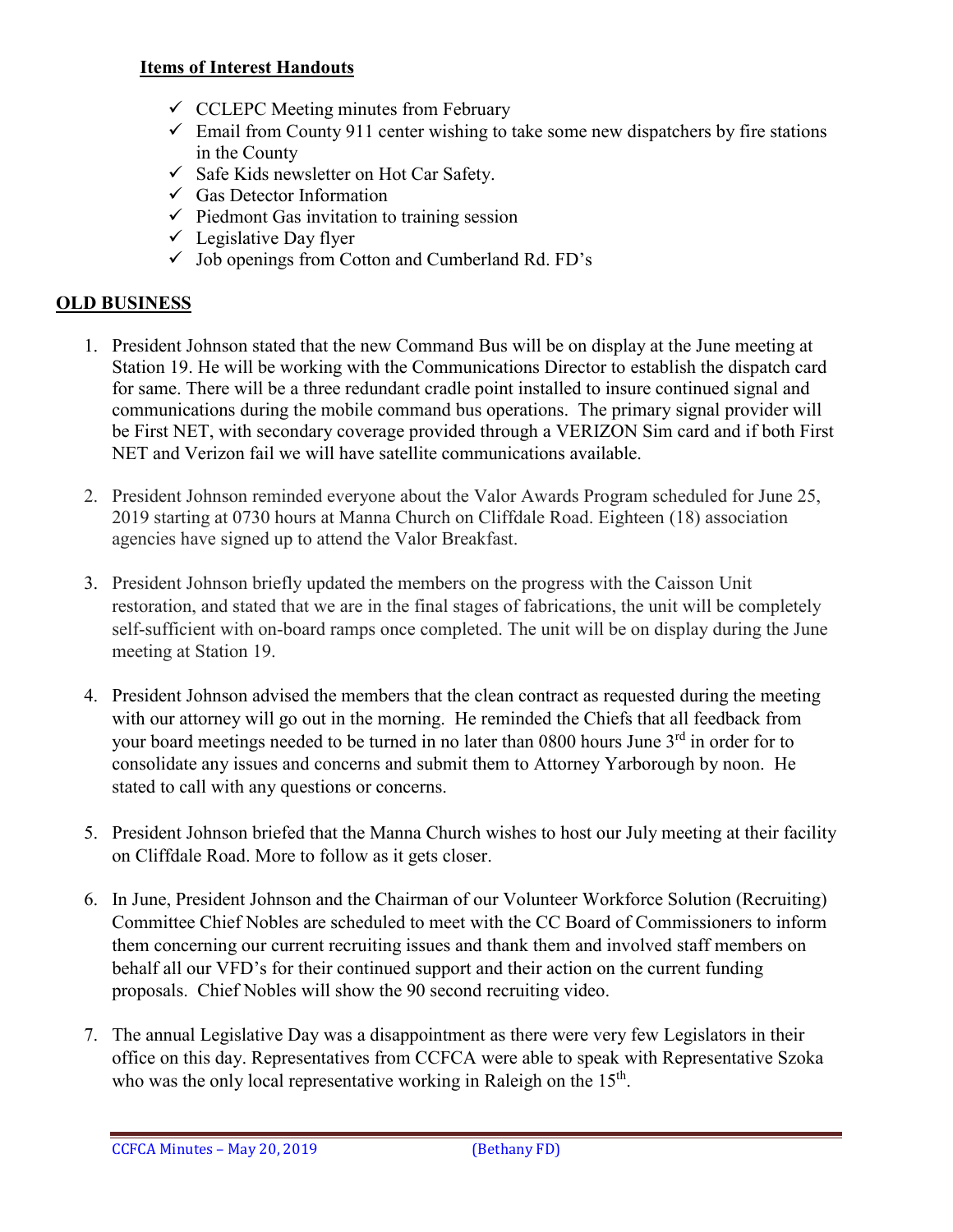- 8. The surplus SHP radios are to be delivered soon.
- 9. President Johnson thanked the Departments that participated in the Blessing of the Badges on May the  $10^{th}$ .

### **NEW BUSINESS:**

- 1. President Johnson briefed the group that Piedmont Gas is hosting a training session with dinner being served on June 11, 2019 at their operations center located at 4740 Corporation Drive. The session will begin at 6:30 pm.
- 2. President Johnson attended the CCLEPC meeting in April. This meeting does provide information about issues that could directly affect our organizations. The CCLEPC meets quarterly and because the information is not being relayed to our organization by those already in attendance, he will try to attend on behalf of the CCFCA.

# **COMMITTEE REPORTS:**

### **ID CARD/TECHNOLOGY COMMITTEE**

- **FYI.** Fire Chiefs are required to send a signed letter or memo with a firefighter requesting an ID Card. For any questions or an appointment contact 424-0694 or e-mail at  $c$ *johnson.spfd* $@g$ *mail.com* 
	- President Johnson asked the members to please recycle or return the clips used for our ID Cards. These clips are extremely expensive and we need to reuse them as much as possible in order to hold down costs. So when members leave a department do not give the ID Tags and clips to the departing member, instead take up the clips.

#### FIRE PREVENTION/EDUCATION COMMITTEE E-Mail: Chief T.J. McLamb [jmclamb@ci.fay.nc.us](mailto:jmclamb@ci.fay.nc.us)

• No report.

**STANDARDS & POLICY COMMITTEE** A/C Kevin Murphy (SPFD # 13) Chairperson, E-Mail: [kmurphy1903@gmail.com](mailto:kmurphy1903@gmail.com)

• No report

**MEMORIAL COMMITTEE** Chief R. Marley (Pearce's Mill) Chairperson, E-Mail: [pmfd0301@nc.rr.com](mailto:pmfd0301@nc.rr.com)

• No report.

### **AUTOMATIC AID/MUTUAL AID COMMITTEE** Chief Joe Marsh (GCFD # 24) Chairperson,

E-Mail: [gcfd24@nc.rr.com](mailto:gcfd24@nc.rr.com)

• No report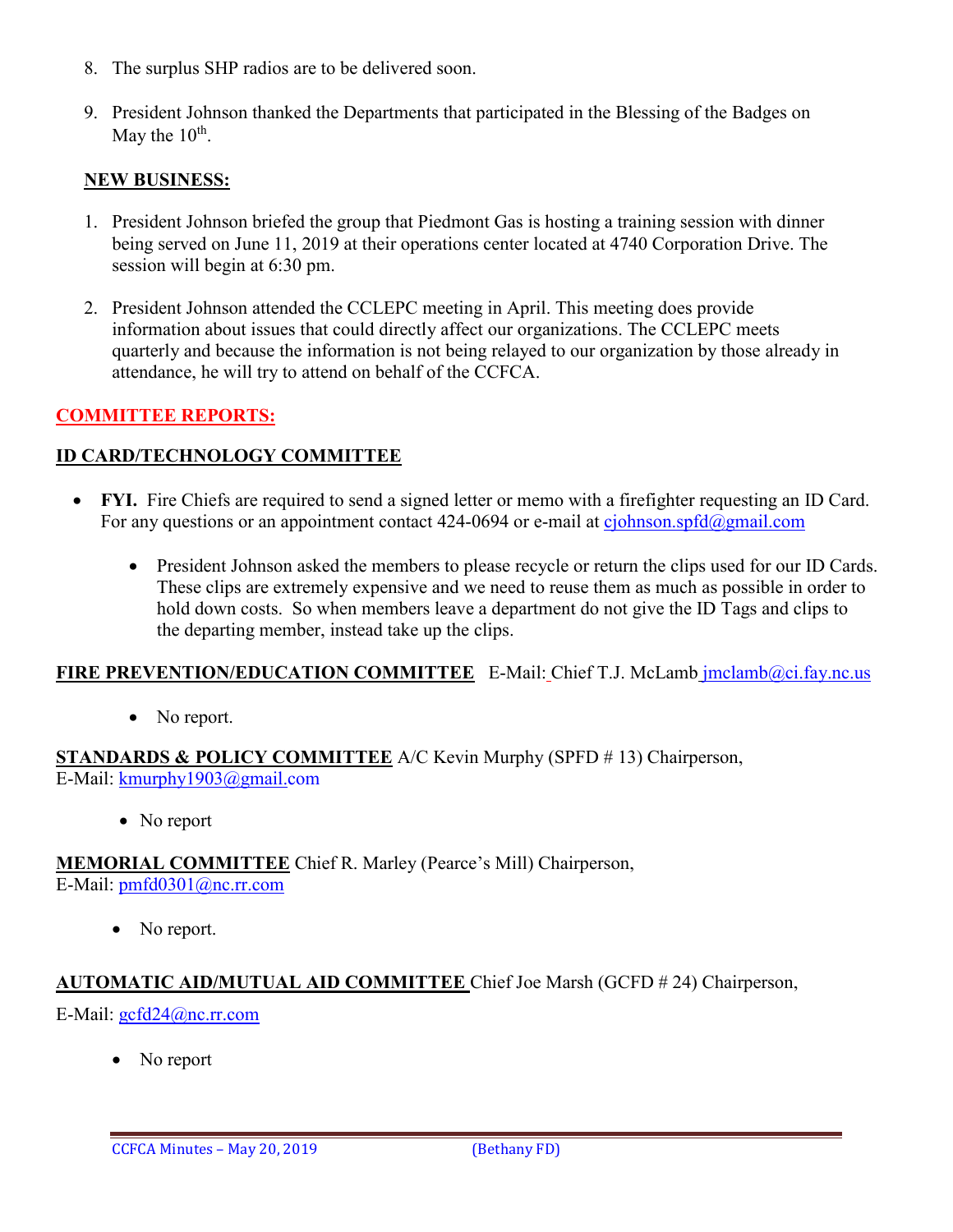**FINANCE COMMITTEE** Deputy Chief Freddy Johnson Jr. (Stoney Point) Chairperson,

E-Mail: [spfd1302@nc.rr.com](mailto:spfd1302@nc.rr.com)

• No report.

**RESCUE COMMITTEE** Deputy Chief Hank Harris (Cotton FD) Chairperson, E-Mail: [cfd402@nc.rr.com](mailto:cfd402@nc.rr.com)

• No report.

**COMMUNICATIONS /DISPATCH STEERING / AVL COMMITTEE** Chief Chuck Hodges (Hope Mills FD), Chairperson, E-Mail: clhodges@townofhopemills.com

• No report.

**KNOX BOX COMMITTEE** - Emergency Management Officer Gene Booth (Emergency Services) Chairperson, E-Mail: [wbooth@co.cumberland.nc.us](mailto:wbooth@co.cumberland.nc.us)

• No report

**FIREHOUSE STEERING COMMITTEE** – Fire Chief T. J. McLamb (FFD) Chairperson, E-Mail: [tmclamb@ci.fay.nc.us](mailto:tmclamb@ci.fay.nc.us)

• No report

**NC WORKFORCE SOLUTION GRANT – COMMITTEE** – Fire Chief Justin Nobles (SVFD # 23) Chairperson. E-Mail: [Jnobles@stedmanfire.com](mailto:Jnobles@stedmanfire.com)

• Chief Nobles and Amber Moser gave updates on the recruitment efforts to include new billboards and a public service announcement. The equipment used for a recruitment drive or display can be reserved by contacting Amber. Handouts and information was available for Chief to pick up.

**JOINT INCIDENT / DISASTER RESPONSE COMMITTEE** – Assistant Fire Chief Richard Bradshaw (VFD) Chairperson, E-Mail: [rbradshaw1@nc.rr.com](mailto:rbradshaw1@nc.rr.com)

• No report.

### **ASSOCIATE MEMBERS REPORT**

**COUNTY MANAGERS OFFICE** – Assistant County Manager Tracy Jackson E-Mail: [tjackson@co.cumberland.nc.us](mailto:tjackson@co.cumberland.nc.us)

No report.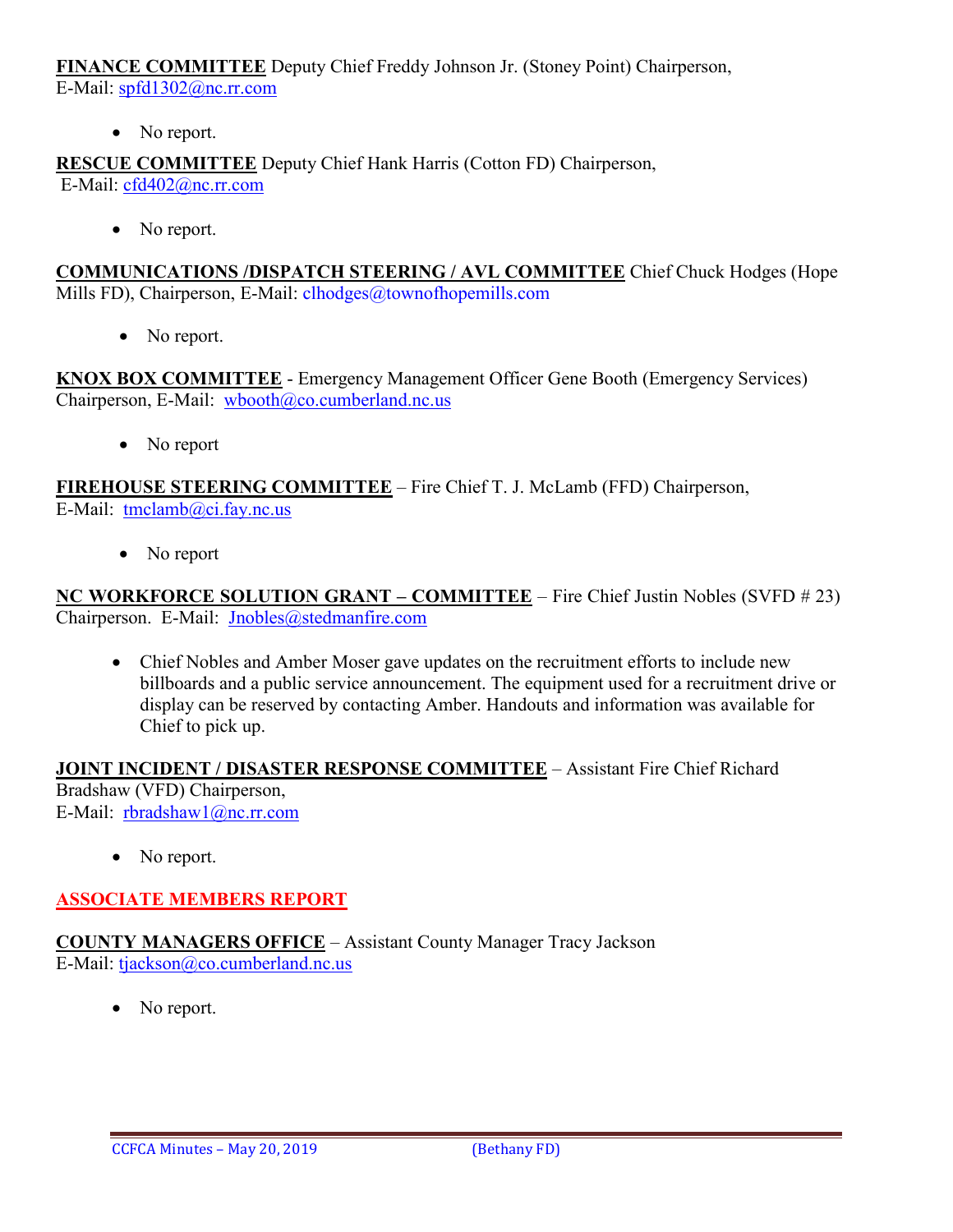## **EMERGENCY SERVICES DIRECTOR/ ECC-911 (**Gene Booth, Director),

E-Mail: [gbooth@co.cumberland.nc.us](mailto:gbooth@co.cumberland.nc.us)

• Adam Johnson reported that WEBEOC boards are being built and training will be offered soon. Adam handed out the recommended Fire Priority dispatch updates for review. These changes will be voted on at the June meeting. Adam asked that all Chief provide him with a POC that has the ability to review and edit run card changes for your departments. Please review your run cards and update accordingly.

# **EMS DIRECTOR:** Brian Pearce, Director E-Mail: bpearce@capefearvalley.com

• Chief Pearce informed the group that the reason EMS was cancelling some of the Fire apparatus that was leaving from the same station was due to the call determinant CAD notes, whereas it is their on-going effort to reduce our call volume whenever possible and when the call can be handled by the medic unit without assistance from VFD's.

**HAZMAT:** AC Robert Brinson, FFD - POC telephone for HAZMAT is 584-9550, E-Mail: [rbrinson@ci.fay.nc.us](mailto:rbrinson@ci.fay.nc.us)

• No report.

# **FORESTRY DISTRICT** Craig Gottfried, County Ranger, E-Mail: [craig.gottfried@ncagr.gov](mailto:craig.gottfried@ncagr.gov)

• Ranger Gottfried introduced Blake Arnold as a new Assistant Ranger. He is in training and will be on calls in the future.

**FTCC** Steve Drew, E-Mail: [drews@faytechcc.edu](mailto:drews@faytechcc.edu)

• No report.

**SHERIFF'S OFFICE** Sheriff Wright (Sr. Sgt. Steven Hodges – ATF)

- Sgt. Hodges reported that Mark Hart is the new Lieutenant over the Arson Division.
- **FAYETTEVILLE POLICE –** Police Chief Gina Hawkins, Email ghawkins@ci.fay.nc.us (Captain Jay Devane) [jdevane@ci.fay.nc.us](mailto:jdevane@ci.fay.nc.us)
	- No report

### **NC HIGHWAY PATROL** – Major Freddy Johnson Jr. SHP Special Operations.

E-Mail: [Freddy.johnson@ncdps.gov](mailto:Freddy.johnson@ncdps.gov) or Sergeant S. Johnson SHP Raleigh Training Center E-Mail [sean.johnson@ncdps.gov](mailto:sean.johnson@ncdps.gov)

• No report.

# **COUNTY COMMISSIONERS** Fire Commissioner Marshall Faircloth

• No report.

CCFCA Minutes – May 20, 2019 (Bethany FD)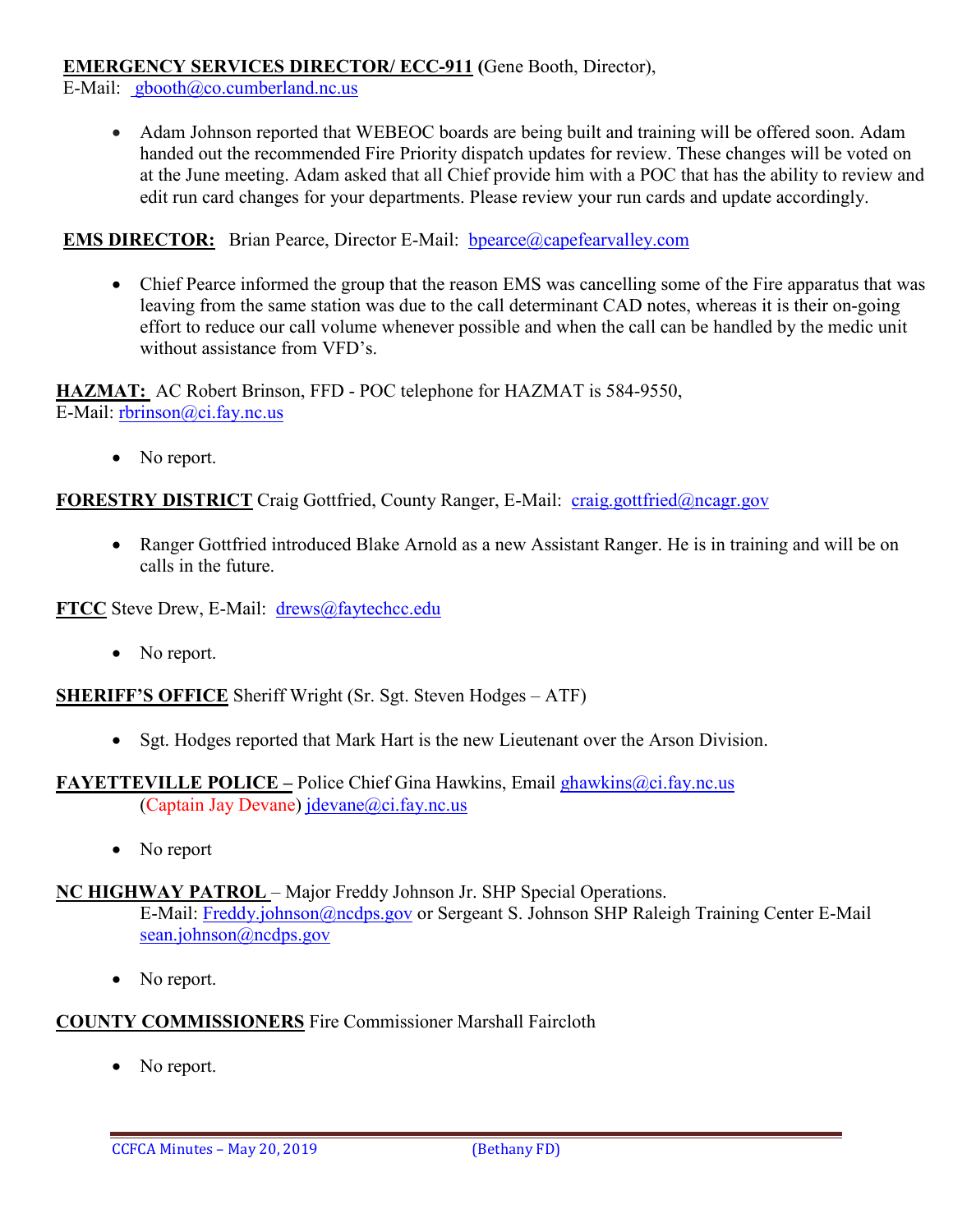# **FOR THE GOOD OF THE ASSOCIATION:**

• President Johnson briefly addressed safety, whereas in Appleton Wisconsin a Firefighter on a medical call was shot and killed and two police officers were wounded. This is a very tragic occurrence and unfortunately these sort of incidents are occurring more and more. It is important that we as leaders don't get complacent and allow our staff's get unworried because it is just a routine type call. It's the routine type of calls that suddenly are not routine anymore, so we have to be on our "A" game on every call. Please have a discussion with your members.

**ADJOURNMENT:** A motion was made to adjourn by Assistant Chief Bradshaw and seconded by Captain Devane. The meeting was adjourned at 2020 hours.

Respectfully Submitted By:

*Freddy l. Johnson Sr. Mark A. Melvin*

Freddy L. Johnson Sr., CFO<br>
Fire Chief / President<br>
Fire Chief / Secretary

Fire Chief / Secretary

**Enclosures - 1**

1. Roll call